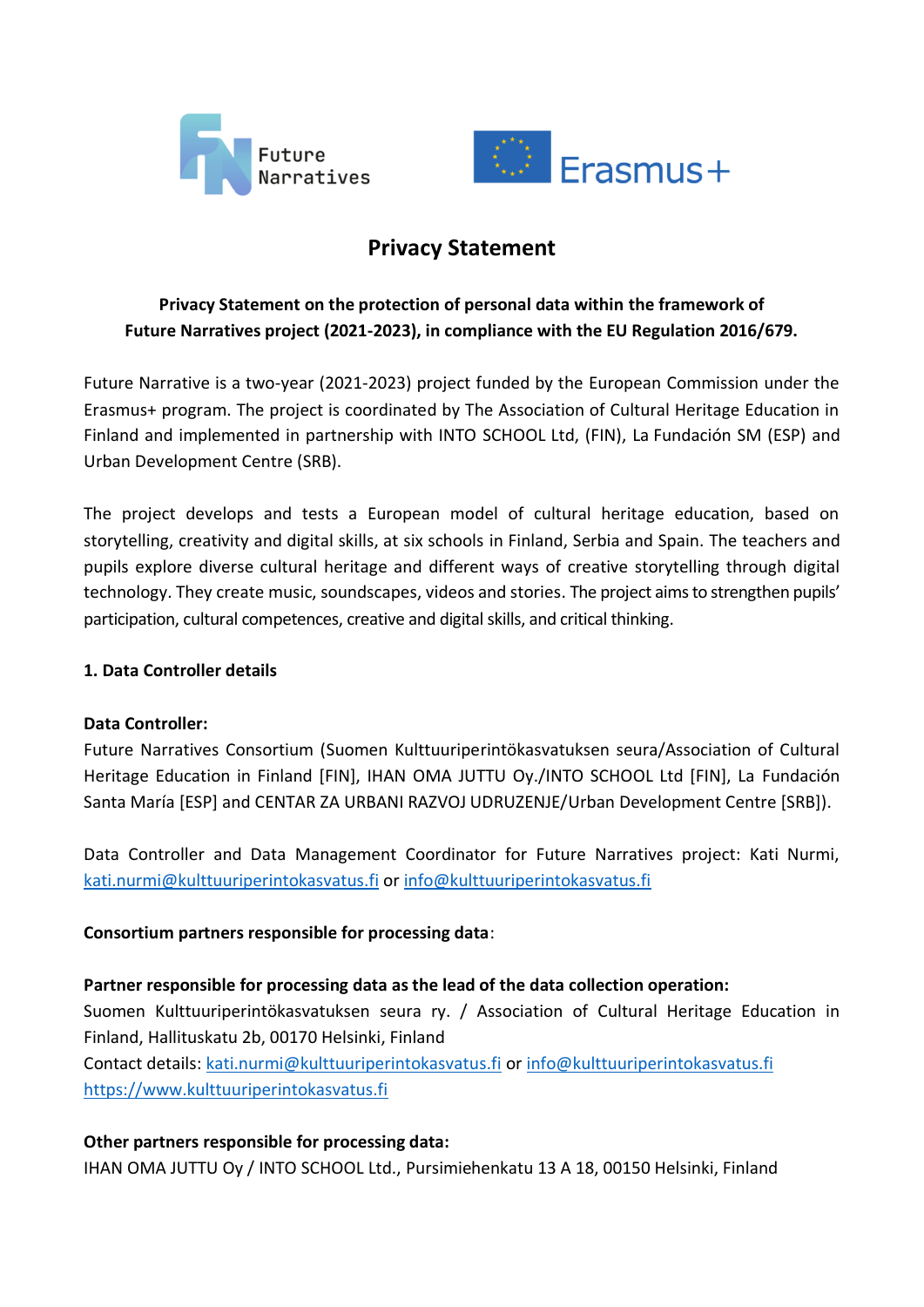Contact details: [kari@intoschool.fi](mailto:kari@intoschool.fi) <https://www.intoschool.org/>

La Fundación Santa María, Calle Impresores 2, 28660 Boadilla del Monte, Spain Contact details: [mariolandonegui@gmail.com](mailto:mariolandonegui@gmail.com) <http://www.fundacion-sm.org/>

CENTAR ZA URBANI RAZVOJ UDRUZENJE / Urban Development Centre, PERSIDE MILENKOVIC 1, 11000 BEOGRAD, Serbia Contact details: [a.nikolic@heriteach.com](mailto:a.nikolic@heriteach.com) <https://www.udc.rs/about/>

# **2. Purpose and scope of this Privacy Statement**

Future Narratives Consortium (2018-2020) is bound by the European Regulation (EU) 2016/679 of the European Parliament and of the Council of 27 April 2016 on the protection of natural persons with regard to the processing of personal data and on the free movement of such data (General Data Protection Regulation – GDPR). Hereby are described the procedures for data collection, storage, protection, the retention and destruction policies. This document sets out the criteria and the conditions under which Future Narratives Consortium collects, processes, uses, stores and transmits the personal data of the survey participants', how the confidentiality of such information is ensured as well as the compliance of the aforementioned procedures and policies with the current EU Legislation; more specifically the compliance with any Law and/or Regulation implemented or enacted in accordance with the GDPR and the legislation on the protection of electronic privacy, or any law which modifies, replaces, adopts or codifies any of the above laws, as well as any other applicable national laws on the processing of personal data and privacy, as they may exist under applicable law.

# **3. Purpose(s) of processing the collected data**

Data collected from teacher training and pupil workshop surveys and interviews, field work observations and project activities, will be used for evaluation, research and project reporting purposes. Some data may also be used for project dissemination and promotion of the project partners' activities. This may, for example, include anonymized extracts from questionnaires and interviews. The project and its activities will also be documented with video and photography. These materials may be used for Future Narratives research, reporting and dissemination purposes, as well as promotion of the project partners' activities. Photography and video permissions will be sought separately.

#### **4. Types of processed data**

*Data related to teachers and school staff typically includes:*

- Name and contact details
- Consents and permissions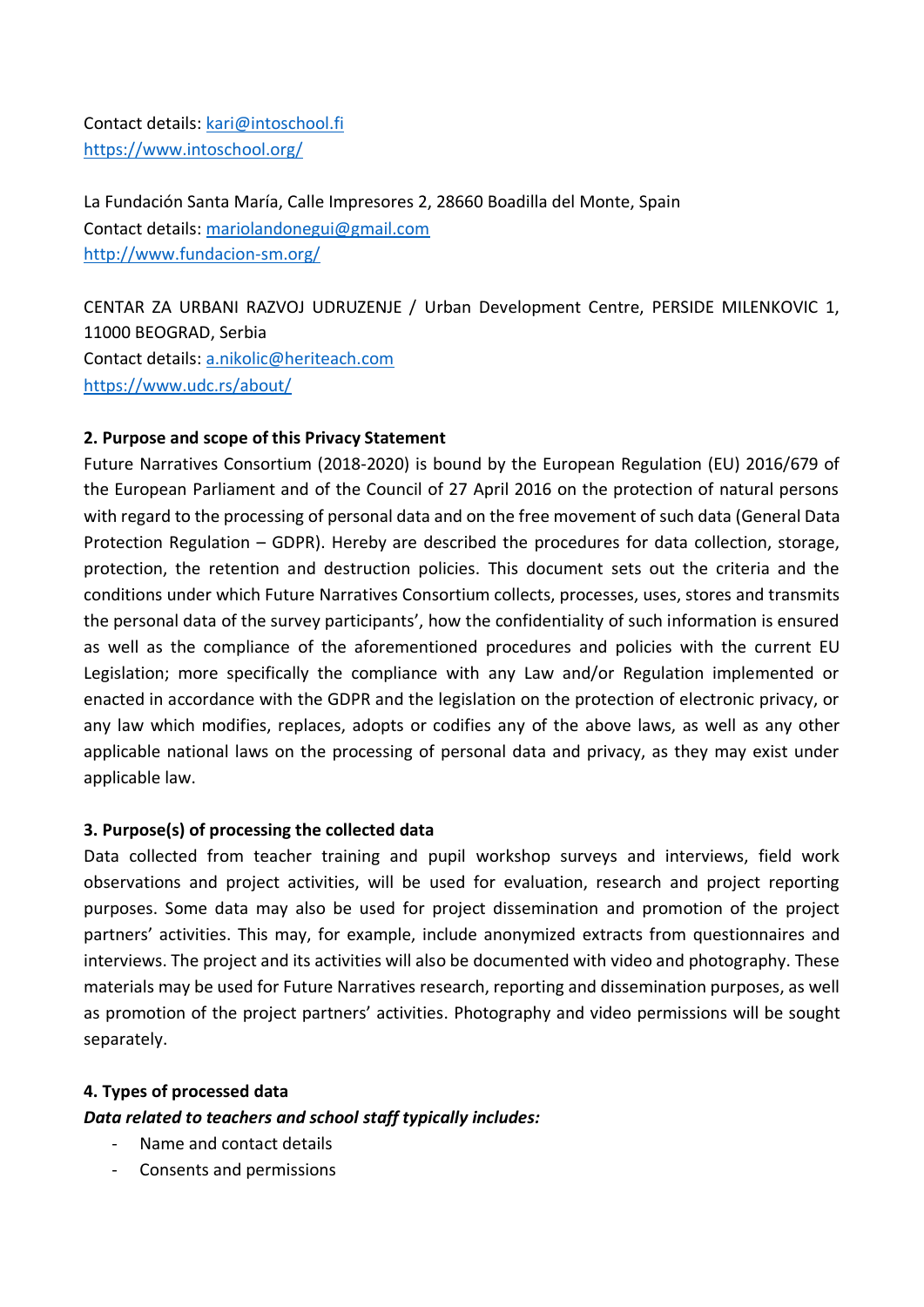- Photos and videos taken during workshops, school lessons, field trips and other events relating to the project
- Audio-visual materials (e.g. videos and presentations) relating to the project created by the participating teachers
- Information related to project events in which the person has participated in
- Data collected via the online or paper surveys (responses to the questionnaires)
- Data collected via interviews (audio or video recordings and/or transcripts and notes)
- Data collected during classroom observations and project activities (field notes)

#### *Data related to pupils typically includes:*

- Consents and permissions
- Photos and videos taken during workshops, school lessons, field trips and other events relating to the project
- Audio-visual materials (e.g. videos and presentations) relating to the project created by the participating teachers
- Information related to project events in which the person has participated in
- Data collected via the online or paper surveys (responses to the questionnaires)
- Data collected via interviews (audio or video recordings and/or transcripts and notes)
- Data collected during classroom observations and project activities (field notes)

Personal data collected via the online survey includes identifiable information related to the participant, such as IP addresses.

# **5. Access to collected data:**

The data is accessible to authorised personnel from within the consortium for the project's research, reporting and dissemination purposes.

# **6. Recipients of collected data:**

Future Narratives consortium does not, in any way, transfer/transmit or disclose the participants' personal data to any third party business organizations, natural persons or legal entities, public authorities or agencies or any other organizations, other than those specifically referred to herein and/or to the purposes specifically referred to above. Project's participants' personal data may be communicated or transferred to government authorities and/or law enforcement officers, if that is required for the above purposes, or within the scope of enforcing a court decision or order, or for complying with a provision of law, or if so required in order to serve the legitimate interests of the Future Narratives consortium as Data Controller, in accordance with applicable law.

#### **7. Rights of Data Subjects:**

Future Narratives consortium performs all necessary actions both during collection and at each subsequent processing stage of the participants' personal data, so that each participant is fully enabled to exercise the rights guaranteed by applicable data protection laws, namely the rights to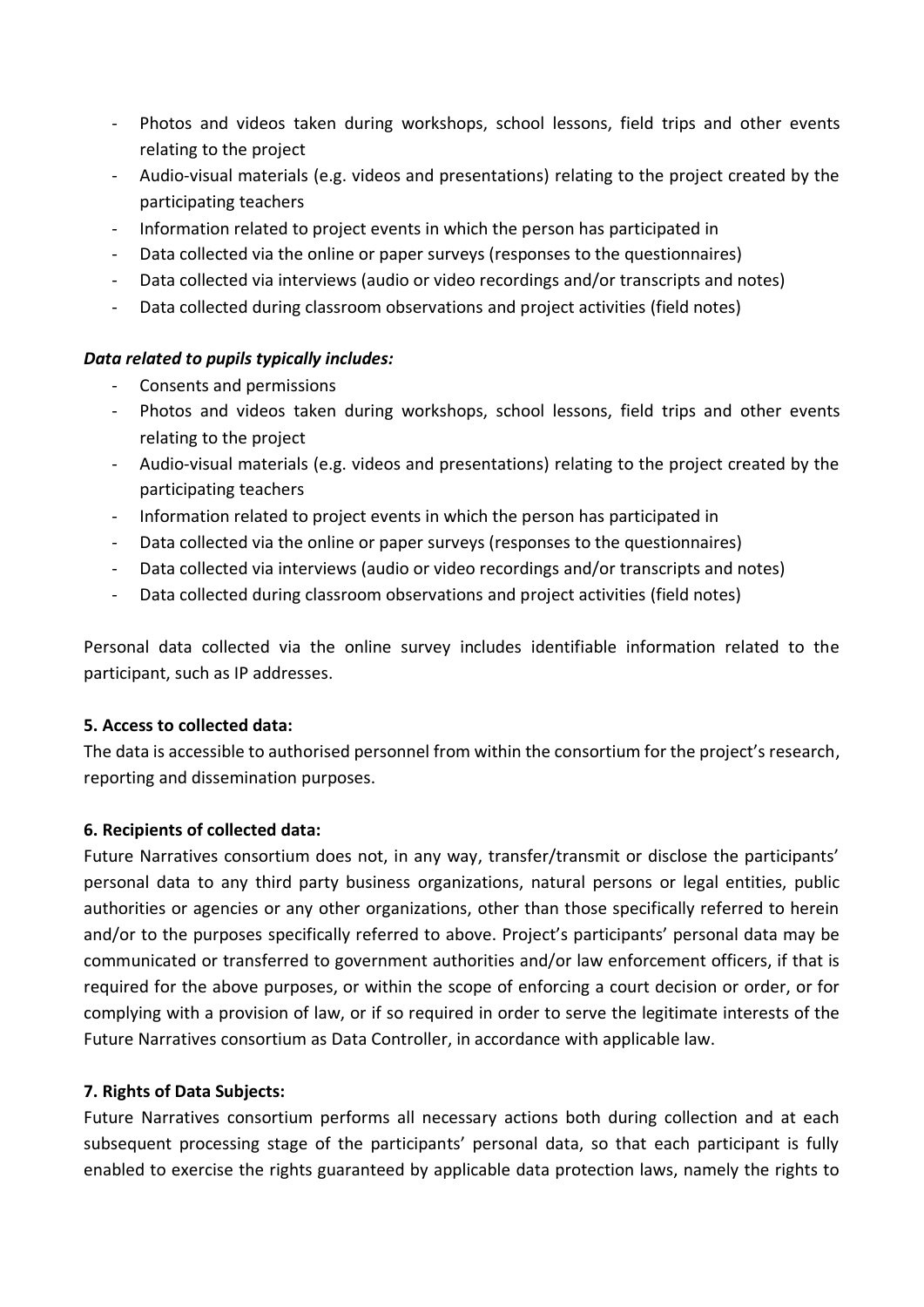access, rectify, erase and restrict processing, as well as the right to data portability, which are described below:

*Right of Access***:** The data subject has the right to request and obtain from the Controller, within a time-period of one (1) month, confirmation as to whether or not personal data concerning him or her, are being processed, and, where that is the case, access to the personal data and to certain information, as laid out by applicable law. It may also request a copy of the personal data undergoing processing as described herein by sending an email to the Data Management Coordinator of Future Narratives: [kati.nurmi@kulttuuriperintokasvatus.fi](mailto:kati.nurmi@kulttuuriperintokasvatus.fi)

*Right to rectification***:** The data subject has the right to require the Controller to rectify inaccurate personal data concerning him/her. Taking into account the purposes of the processing, the data subject is entitled to have incomplete personal data completed, including by means of providing a supplementary statement in accordance with the applicable law.

*Right to erasure*: The data subject has the right to obtain from the Controller the erasure of all personal data collected and processed within the scope of the Future Narratives project, in accordance with the applicable law.

**Right to restriction of processing**: The data subject is entitled to obtain from the Controller the restriction of processing of his/her data where the accuracy of the data is questioned or where any of the other conditions set out by the applicable law, is met.

**Right to data portability**: The data subject shall have the right to receive any personal data relating to him/her and which he/she has provided to the Controller in a structured, commonly used and machine readable format, as well as the right to transmit such data to another controller without objection by the controller to whom such personal data were provided in accordance with the law.

These rights are subject to various restrictions pursuant to applicable law, including for example if the fulfilment of the data subject's request may disclose personal data of another person or in the event that the Data Controller is required by law to retain such data.

To exercise any of the aforementioned rights, the participant may send an email to the Data Management Coordinator of Future Narratives: [kati.nurmi@kulttuuriperintokasvatus.fi](mailto:kati.nurmi@kulttuuriperintokasvatus.fi)

# **8. Retention period:**

Data will be stored on secure data storages of the Future Narratives consortium partners for no longer than is necessary for the purposes for which the personal data are processed, or to the extent that the Controller is under statutory obligation to continue storing personal data thereafter.

# **9. Confidentiality and Security of Information:**

The processing of personal data by the Future Narratives consortium is conducted in a manner that ensures both confidentiality and security thereof. More specifically, it is carried out by authorised personnel, exclusively authorized for this purpose where as all appropriate organizational and technical measures are taken to ensure data security and the protection thereof against accidental